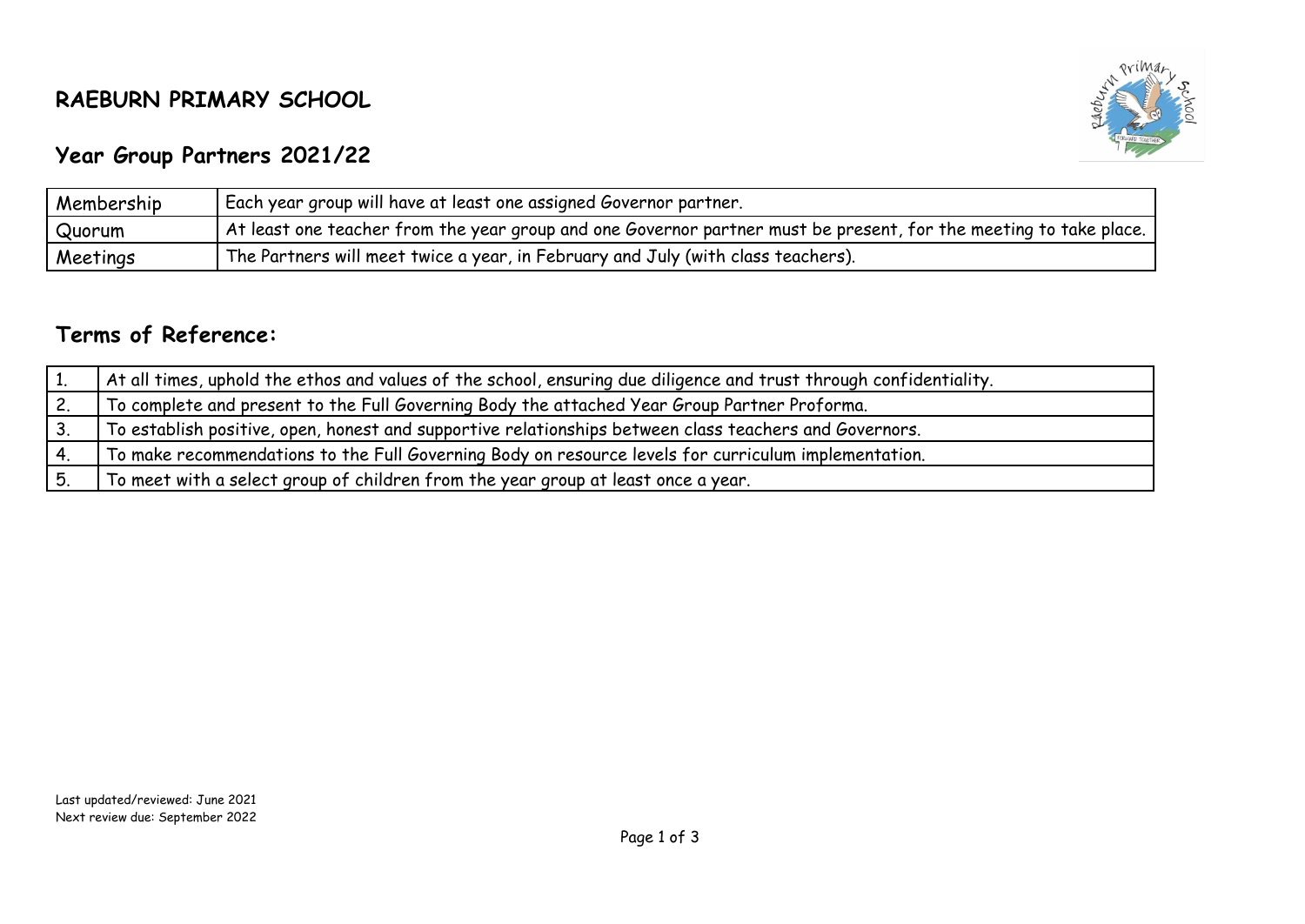## **Proforma:**

|            | Governor Monitoring form 2020-21 |
|------------|----------------------------------|
|            | Date: Autumn/ Spring / Summer    |
|            |                                  |
| Year group |                                  |
| Date       |                                  |

**Please meet with your year group and focus your discussion on:**

| Focus of discussion            | What evidence is there for this<br>focus: | Where can the evidence be<br>found? | What is the impact on children's<br>learning? |
|--------------------------------|-------------------------------------------|-------------------------------------|-----------------------------------------------|
| SDP 1 Teaching and<br>Learning |                                           |                                     |                                               |
| SDP 2 Curriculum               |                                           |                                     |                                               |
| SDP 3 Assessment               |                                           |                                     |                                               |